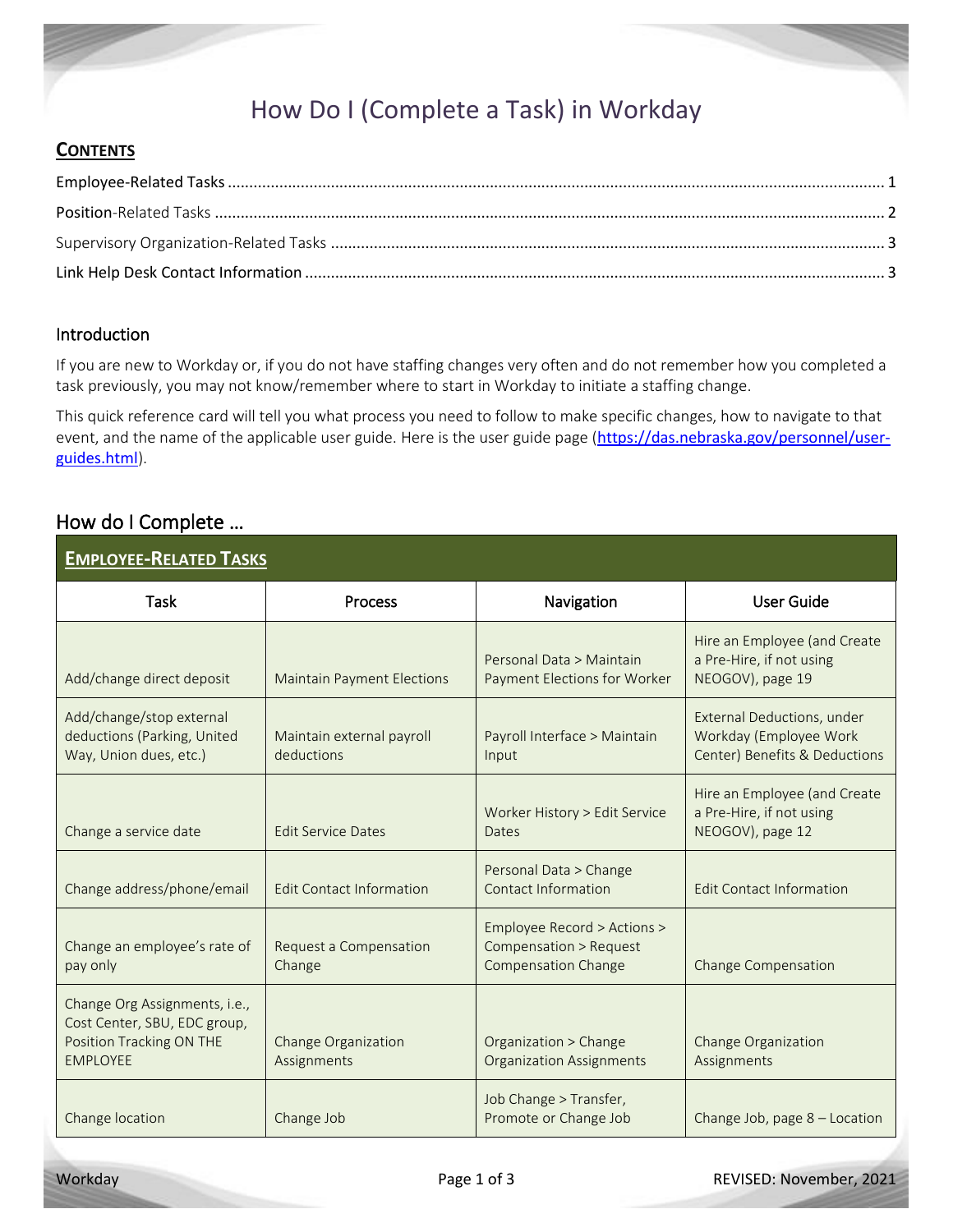# How Do I (Complete a Task) in Workday

| <b>EMPLOYEE-RELATED TASKS</b>                                                                                                      |                                                                                                                                  |                                                                                                                                                                      |                                                                                         |
|------------------------------------------------------------------------------------------------------------------------------------|----------------------------------------------------------------------------------------------------------------------------------|----------------------------------------------------------------------------------------------------------------------------------------------------------------------|-----------------------------------------------------------------------------------------|
| <b>Task</b>                                                                                                                        | Process                                                                                                                          | Navigation                                                                                                                                                           | <b>User Guide</b>                                                                       |
| Change name                                                                                                                        | <b>Edit Personal Information</b>                                                                                                 | Personal Data > Maintain<br><b>Names</b>                                                                                                                             | <b>NONE</b>                                                                             |
| Change Pay Rate Type                                                                                                               | Change Job                                                                                                                       | Job Change > Transfer,<br>Promote or Change Job                                                                                                                      | Change Job, page 11 - Details                                                           |
| Change an employee's FTE                                                                                                           | Change Job                                                                                                                       | Job Change > Transfer,<br>Promote or Change Job                                                                                                                      | Change Job, page 10 - change<br>Scheduled Weekly Hours field<br>in the Location section |
| Enter a new hire/rehire                                                                                                            | Create a Pre-Hire (if a record<br>does not already exist in EWC)<br>and Hire an Employee                                         | Search for Create a Pre-Hire<br>task; then, once that is done<br>search for Hire an Employee<br>task                                                                 | Hire an Employee (and Create<br>a Pre-Hire, if not using<br>NEOGOV)                     |
| Move an employee from one<br>Supervisory Organization to<br>another [when there are no<br>other changes to the<br>employee record] | Move Workers                                                                                                                     | Supervisory Organization ><br>Actions > Job Change > Move<br>Workers (Supervisory)                                                                                   | Move Workers                                                                            |
| Reclassify an employee in<br>same position                                                                                         | TWO EVENTS that need to be<br>completed:<br><b>Edit Position Restrictions</b><br>on position<br>Change Job on employee<br>record | Position Number > Actions ><br>Position > Edit Position<br><b>Restrictions AND Employee</b><br>Record > Actions > Job Change<br>> Transfer, Promote or Change<br>Job | <b>Edit Position Restrictions</b><br>Change Job<br>$\bullet$                            |
| Terminate an employee                                                                                                              | Job Change > Terminate<br>Employee                                                                                               | Employee Record > Actions ><br>Job Change > Terminate<br>Employee                                                                                                    | Change Job                                                                              |
| Transfer/Promote/Demote an<br>employee                                                                                             | Change Job                                                                                                                       | Employee Record > Actions ><br>Job Change > Transfer,<br>Promote or Change Job                                                                                       | Change Job                                                                              |
| Use the Overlap function to<br>hire a replacement before the<br>current employee leaves                                            | <b>Terminate Employee</b>                                                                                                        | Job Change > Terminate<br>Employee                                                                                                                                   | Terminate An Employee, page<br>3                                                        |

<span id="page-1-0"></span>

| <b>POSITION-RELATED TASKS</b>                                                                                |                                   |                                                                                         |                                              |
|--------------------------------------------------------------------------------------------------------------|-----------------------------------|-----------------------------------------------------------------------------------------|----------------------------------------------|
| Task                                                                                                         | <b>Process</b>                    | Navigation                                                                              | User Guide                                   |
| Change Org Assignments, i.e.,<br>Cost Center, SBU, EDC group,<br>Position Tracking ON THE<br><b>POSITION</b> | <b>Edit Position Restrictions</b> | Position Number > Actions ><br>Organization > Change<br><b>Organization Assignments</b> | <b>Edit Position Restrictions, page</b><br>6 |

Workday **Page 2 of 3** Page 2 of 3 REVISED: November, 2021